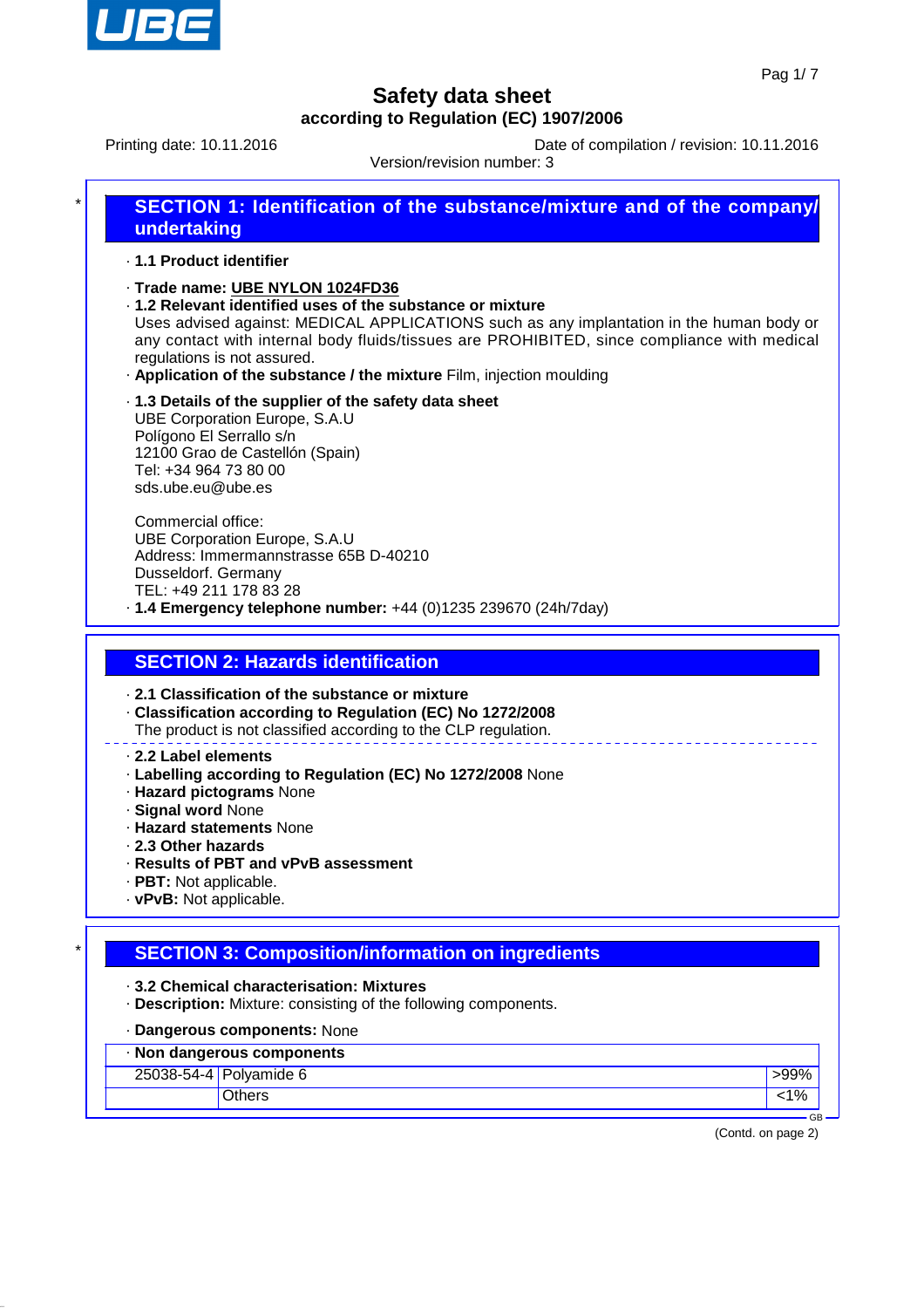

Printing date: 10.11.2016 **Date of compilation / revision: 10.11.2016** 

Version/revision number: 3

#### **Trade name: UBE NYLON 1024FD36**

## **SECTION 4: First aid measures**

- · **4.1 Description of first aid measures** · **General information:** Immediately remove any clothing soiled by the product. Take affected persons out into the fresh air. Seek medical treatment.
- · **After inhalation:**
- If exposed to vapors from heating and molding material , remove to fresh air .

If symptoms, coughing and discomfort in nose and throat remain, get medical attention.

- · **After skin contact:**
	- Immediately wash with water and soap and rinse thoroughly.
- If redness, itching or burning sensation develops, get medical attention.
- After contact with the molten product, cool rapidly with cold water.
- Do not pull solidified product off the skin.
- Seek medical treatment.
- · **After eye contact:**

Inmediately flush exposed area with copious amounts of tepid water for at least 15 minutes If redness, itching or burning sensation develops, do not rub eyes and immediately get medical attention.

· **After swallowing:**

Rinse out mouth and then drink plenty of water.

Do not induce vomiting; call for medical help immediately.

· **4.2 Most important symptoms and effects, both acute and delayed** At molten state, expected to cause burns to skin. Irreversible dermatitis will occur if you do not wash affected skin immediately and thoroughly.

· **4.3 Indication of any immediate medical attention and special treatment needed** Treatment: Treat according to symptoms (decontamination, vital functions), no known specific

antidote.

## **SECTION 5: Firefighting measures**

- · **5.1 Extinguishing media**
- · **Suitable extinguishing agents:**
- **Water**
- Fire-extinguishing powder
- Carbon dioxide
- Use fire extinguishing methods suitable to surrounding conditions.
- · **For safety reasons unsuitable extinguishing agents:** Not known
- · **5.2 Special hazards arising from the substance or mixture**
- In case of fire, the following can be released: Carbon monoxide (CO) Carbon Dioxide (CO2) Under certain fire conditions, traces of other toxic gases cannot be excluded, e.g.: Hydrogen cyanide (HCN) Ammonia (NH3) · **5.3 Advice for firefighters**
- · **Protective equipment:** Firefighters should wear appropriate protective equipment Wear self-contained respiratory protective device.
- · **Additional information** Cool endangered receptacles with water spray.

(Contd. on page 3)

GB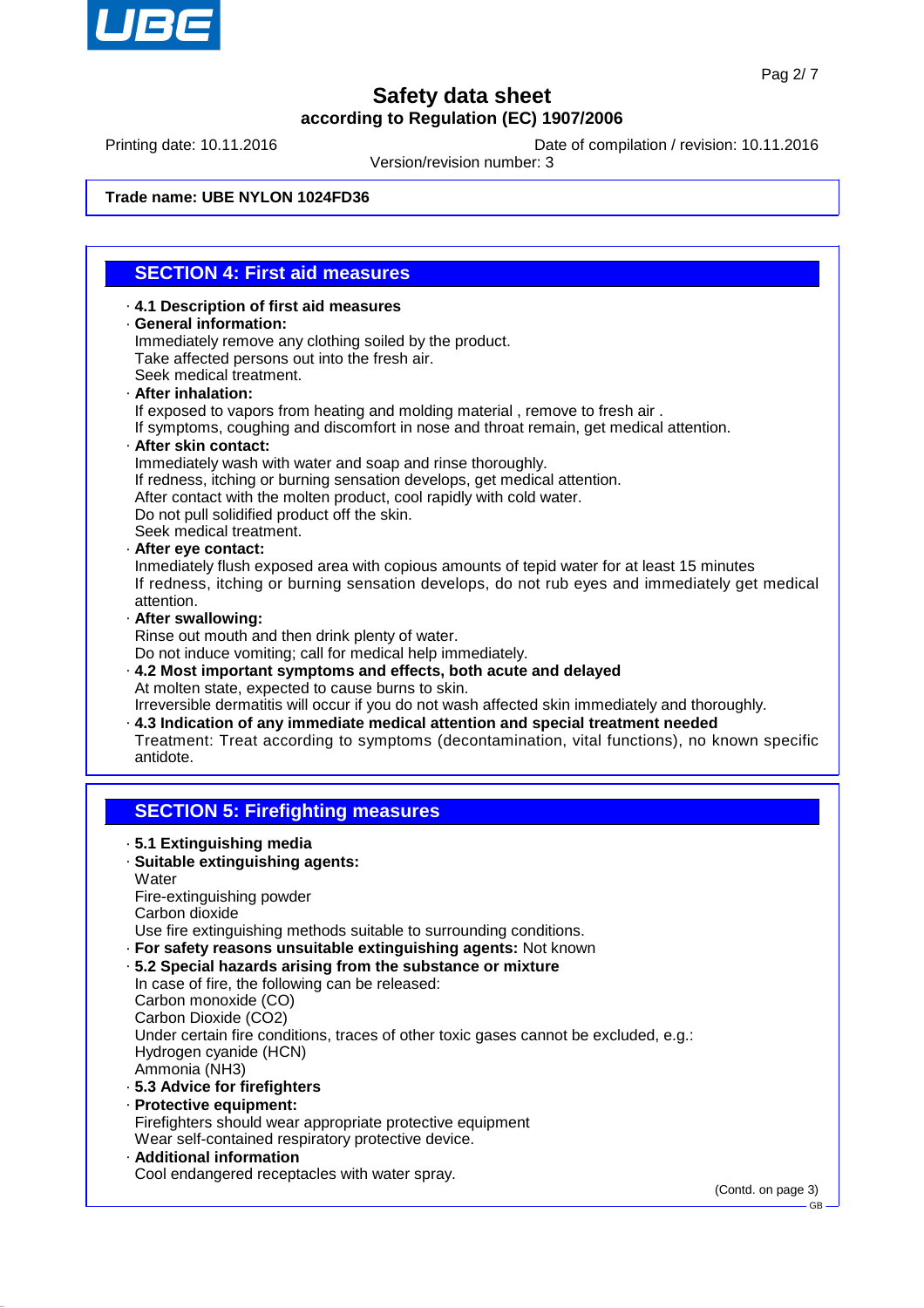

Printing date: 10.11.2016 **Date of compilation / revision: 10.11.2016** 

Version/revision number: 3

#### **Trade name: UBE NYLON 1024FD36**

Collect contaminated fire fighting water separately. It must not enter the sewage system.

## **SECTION 6: Accidental release measures**

- · **6.1 Personal precautions, protective equipment and emergency procedures** Stop leak if you can do so without risk Remove combustible materials Ensure adequate ventilation Use personal protective equipment as indicated in paragraph 8
- · **6.2 Environmental precautions:** Do not allow to enter sewers/ surface or ground water.
- · **6.3 Methods and material for containment and cleaning up:** Sweep up to prevent slipping on polymer pellets

Send for recovery or disposal in suitable receptacles.

- Dispose contaminated material as waste according to item 13.
- · **6.4 Reference to other sections** See Section 7 for information on safe handling. See Section 8 for information on personal protection equipment. See Section 13 for disposal information.

## **SECTION 7: Handling and storage**

· **7.1 Precautions for safe handling**

Handle with care - Do not subject to grinding/shock/friction. Keep away from foodstuffs, beverages and feed. Immediately remove all soiled and contaminated clothing Wash hands before breaks and at the end of work. Do not eat, drink, smoke or sniff while working. Ensure good ventilation/exhaustion at the workplace. Molten state: Avoid contact with the skin.

Avoid breathing dust/fume/vapours.

- · **Information about fire and explosion protection:** Protect against electrostatic charges.
- · **7.2 Conditions for safe storage, including any incompatibilities**
- · **Storage:**
- · **Requirements to be met by storerooms and receptacles:** Store in cool, dry conditions in well sealed receptacles.
- · **Information about storage in one common storage facility:** Not required.
- · **Further information about storage conditions:** Protect from heat and direct sunlight.
- · **7.3 Specific end use(s)** No further relevant information available.

## **SECTION 8: Exposure controls/personal protection**

- · **8.1 Control parameters** None.
- · **Ingredients with limit values that require monitoring at the workplace:** The product does not contain any relevant quantities of materials with critical values that have to be monitored at the workplace.
- · **Additional information:** The lists valid during the making were used as basis.

(Contd. on page 4)

GB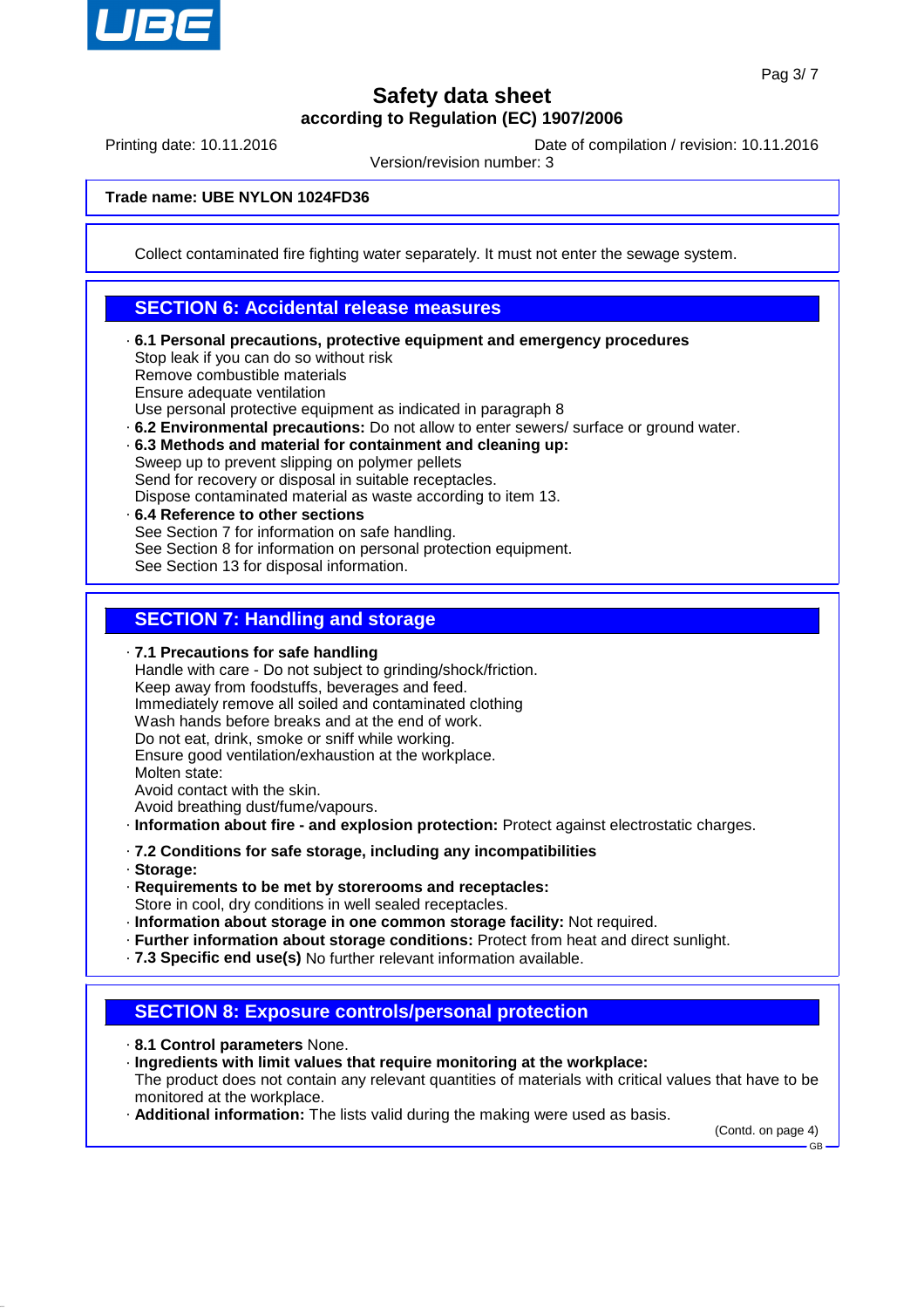

Printing date: 10.11.2016 **Date of compilation / revision: 10.11.2016** 

Version/revision number: 3

#### **Trade name: UBE NYLON 1024FD36**

· **8.2 Exposure controls** · **Personal protective equipment:** · **General protective and hygienic measures:** The usual precautionary measures are to be adhered to when handling chemicals. · **Respiratory protection:** Not necessary if room is well-ventilated. Molten state: Wear a respirator conforming to EN140 at least with Type A filter. · **Protection of hands:** Protective gloves Molten state: Heat protection gloves · **Material of gloves** Leather gloves · **Eye protection:** Safety glasses Safety goggles should be worn. At treating hot polymer or molten polymer, face shield should be recommended. **Skin and body protection: Protective work clothing SECTION 9: Physical and chemical properties** · **9.1 Information on basic physical and chemical properties General Information** · **Appearance:**

| · Appearance:<br>Form:<br>Colour:<br>· Odour:<br>· Odour threshold:                               | <b>Pellets</b><br>White<br>Characteristic<br>Not determined. |
|---------------------------------------------------------------------------------------------------|--------------------------------------------------------------|
| · pH-value:                                                                                       | Not applicable.                                              |
| Change in condition<br><b>Melting point/Melting range:</b><br><b>Boiling point/Boiling range:</b> | $215 - 225$ °C<br>Undetermined.                              |
| · Flash point:                                                                                    | Not applicable.                                              |
| · Flammability (solid, gaseous):                                                                  | Product is not flammable.                                    |
| · Ignition temperature                                                                            |                                                              |
| <b>Decomposition temperature:</b>                                                                 | Not determined.                                              |
| · Self-igniting:                                                                                  | Not determined.                                              |
| Danger of explosion:                                                                              | Product does not present an explosion hazard.                |
| <b>Explosion limits:</b><br>Lower:                                                                | Not determined.                                              |

GB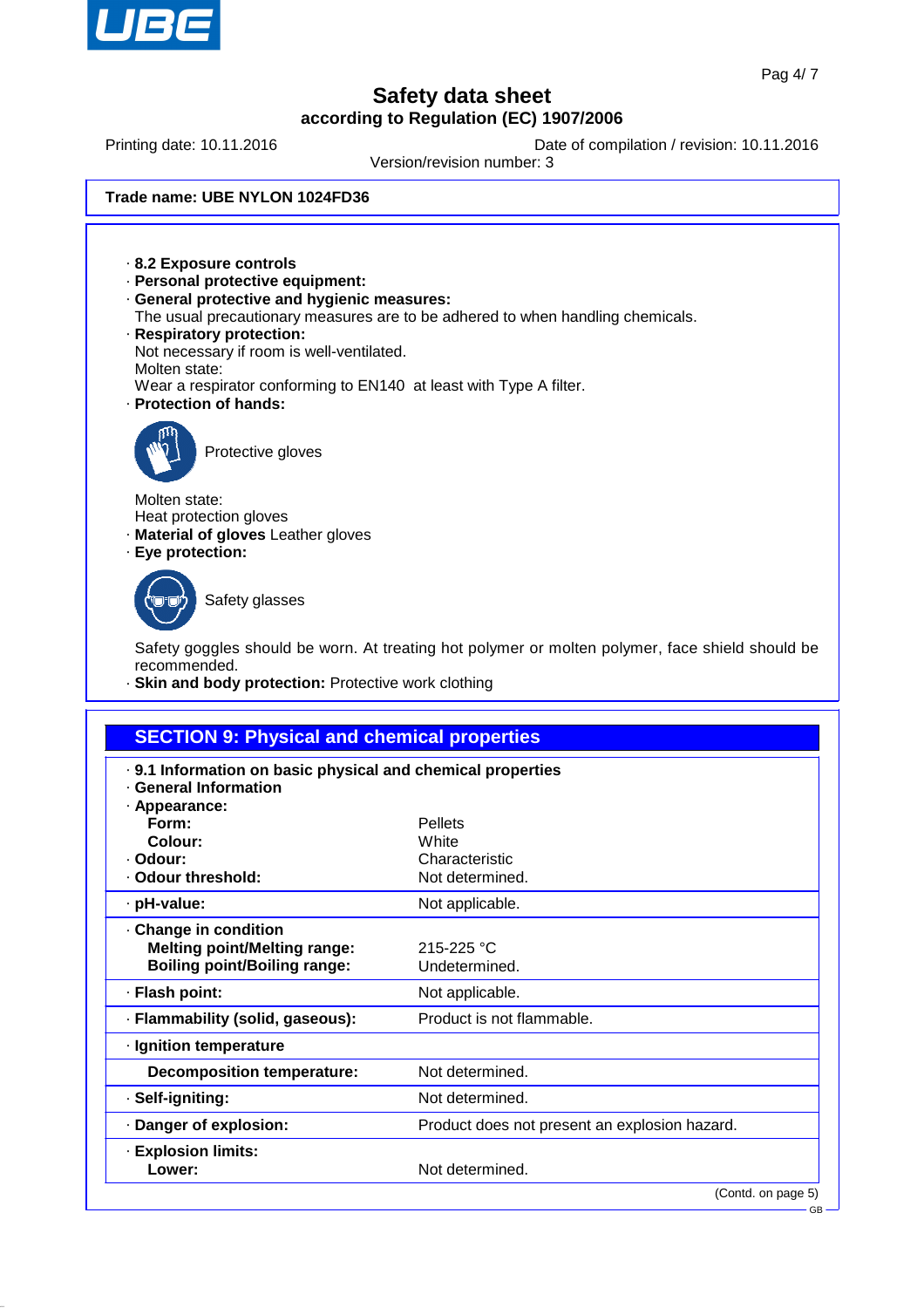

Printing date: 10.11.2016 **Date of compilation / revision: 10.11.2016** 

Version/revision number: 3

#### **Trade name: UBE NYLON 1024FD36**

| Upper:                                                     | Not determined.                            |  |  |  |
|------------------------------------------------------------|--------------------------------------------|--|--|--|
| · Vapour pressure:                                         | Not applicable.                            |  |  |  |
| · Density:                                                 | Not determined.                            |  |  |  |
| · Vapour density                                           | Not applicable.                            |  |  |  |
| <b>Evaporation rate</b>                                    | Not applicable.                            |  |  |  |
| · Solubility in / Miscibility with                         |                                            |  |  |  |
| water:                                                     | Insoluble.                                 |  |  |  |
| - Partition coefficient (n-octanol/water): Not determined. |                                            |  |  |  |
| · Viscosity:                                               |                                            |  |  |  |
| Dynamic at 20 °C:                                          | 205-214 ml/g (ISO 307)                     |  |  |  |
| Kinematic:                                                 | Not applicable.                            |  |  |  |
| . 9.2 Other information                                    | No further relevant information available. |  |  |  |

## **SECTION 10: Stability and reactivity**

- · **10.1 Reactivity** Stable under ordinary conditions of use and storage.
- · **10.2 Chemical stability**
- Stable at environment temperature.

The product is stable if stored and handled as prescribed/indicated

- · **Thermal decomposition / conditions to be avoided:**
- No decomposition if used according to specifications. · **10.3 Possibility of hazardous reactions**
- No hazardous reactions if stored and handled as prescribed/indicated.
- · **10.4 Conditions to avoid** Avoid heat, flames, sparks and other sources of ignition. Avoid high temperature
- · **10.5 Incompatible materials:** Oxidizing agents, acids, bases and reactive agents.
- · **10.6 Hazardous decomposition products:**
- Carbon monoxide Carbon dioxide Hydrogen cyanide (prussic acid) Ammonia

## **SECTION 11: Toxicological information**

- · **11.1 Information on toxicological effects**
- · **Acute toxicity** Based on available data, the classification criteria are not met.
- · **LD/LC50 values relevant for classification:** Not available
- · **Primary irritant effect:**
- · **Skin corrosion/irritation** Based on available data, the classification criteria are not met.
- · **Serious eye damage/irritation** Based on available data, the classification criteria are not met.
- · **Respiratory or skin sensitisation** Based on available data, the classification criteria are not met.
- · **CMR effects (carcinogenity, mutagenicity and toxicity for reproduction)**
- · **Germ cell mutagenicity** Based on available data, the classification criteria are not met.
- · **Carcinogenicity** Based on available data, the classification criteria are not met.
- · **Reproductive toxicity** Based on available data, the classification criteria are not met.
- · **STOT-single exposure** Based on available data, the classification criteria are not met.
- · **STOT-repeated exposure** Based on available data, the classification criteria are not met.

(Contd. on page 6)

GB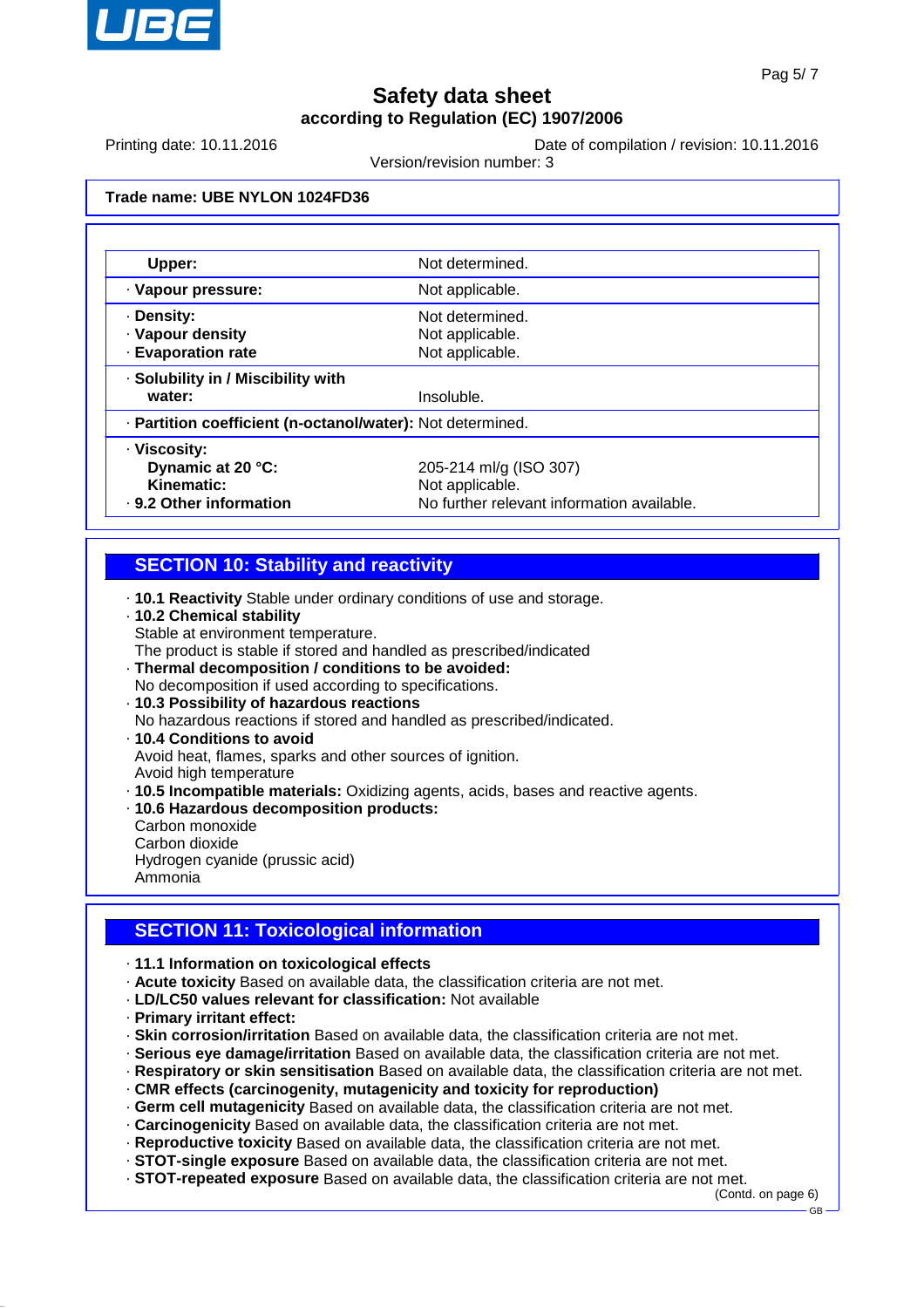

Printing date: 10.11.2016 **Date of compilation / revision: 10.11.2016** 

Version/revision number: 3

**Trade name: UBE NYLON 1024FD36**

· **Aspiration hazard** Based on available data, the classification criteria are not met.

## **SECTION 12: Ecological information**

- · **12.1 Toxicity**
- · **Aquatic toxicity:** No further relevant information available.
- · **12.2 Persistence and degradability** No further relevant information available.
- · **12.3 Bioaccumulative potential** No further relevant information available.
- · **12.4 Mobility in soil** No further relevant information available.
- · **Additional ecological information:**
- · **General notes:**
- At present there are no ecotoxicological assessments.

Do not allow undiluted product or large quantities of it to reach ground water, water course or sewage system.

- · **12.5 Results of PBT and vPvB assessment**
- · **PBT:** Not applicable.
- · **vPvB:** Not applicable.
- · **12.6 Other adverse effects** No further relevant information available.

### **SECTION 13: Disposal considerations**

#### · **13.1 Waste treatment methods**

- · **Recommendation**
- Chemical residues generally count as special waste

Must not be disposed together with household garbage. Do not allow product to reach sewage system.

Disposal must be made according to official regulations.

- · **Uncleaned packaging:**
- · **Recommendation:**

Packaging may contain residues of the product and should be treated accordingly. Disposal must be made according to official regulations.

| <b>SECTION 14: Transport information</b>                 |                |                    |
|----------------------------------------------------------|----------------|--------------------|
| . 14.1 UN-Number<br>· ADR, ADN, IMDG, IATA               | Not applicable |                    |
| · 14.2 UN proper shipping name<br>· ADR, ADN, IMDG, IATA | Not applicable |                    |
| · 14.3 Transport hazard class(es)                        |                |                    |
| · ADR, ADN, IMDG, IATA                                   |                |                    |
| · Class                                                  | Not applicable |                    |
| ⋅ 14.4 Packing group                                     |                |                    |
| · ADR, IMDG, IATA                                        | Not applicable |                    |
| . 14.5 Environmental hazards:                            |                |                    |
| · Marine pollutant:                                      | No             |                    |
|                                                          |                | (Contd. on page 7) |